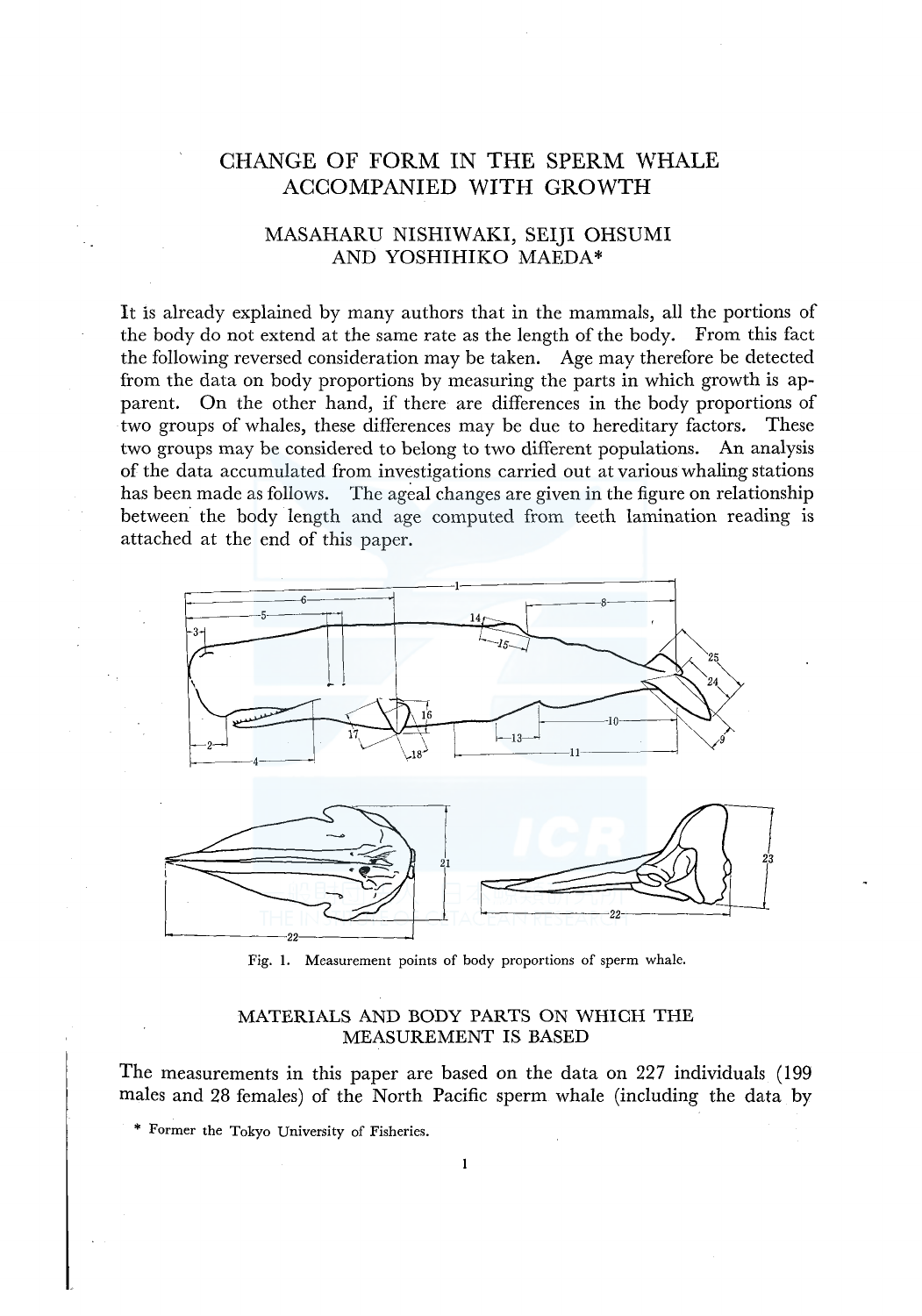Fujino, 1956), and have been compared with those obtained by Matthews (1938) on the Antractic sperm whale.

The data are obtained by measuring from the tip of snout or from the nocth of tailflukes along a straight line running parallel with the body axis to the objective point. The flippers and the tailflukes have been measured in a straight line at two points.

1. outlines the above stated measuring method, and the measurements Fig. are numbered mainly in according with the Discovery Reports Vol. 1 (by Mackintosh and Wheeler, 1929) example.

## SEXUAL DIFFERENCES IN BODY PROPORTIONS

The greatest sexual difference naturally is most apparent in the genital organs,



EXPLANATION OF THE FOLLOWING FIGURES

The abscissa is the body length and the ordinate is the percentage of the body length In order to avoid complication, data on all the individual points have been eliminated, and have been confined to the indication of the average trend developed through growth of body according to the body length in curves. On the figures attached (2 through 9 and 12), the broken lines indicate facts on which data is scarce and the cross marks indicate the data obtained by Matthews (1938). The letters B, W, SMF, SMM, PMF and PMM in thefigures are represent the body length at birth, weaning, sexual maturity of female, sexual maturity of male, phisical maturity of female and physical maturity of male, respectively.

that is, the values from the center of the anus to the center of the reproductive apertures are very different in the male and the female. A very interesting trend is noted in the changing of the body proportions according to the part especially in the female. During the period of its embryo, the distance from the anus to the opening of the vagina gradually grows, however, the proportion of the part becomes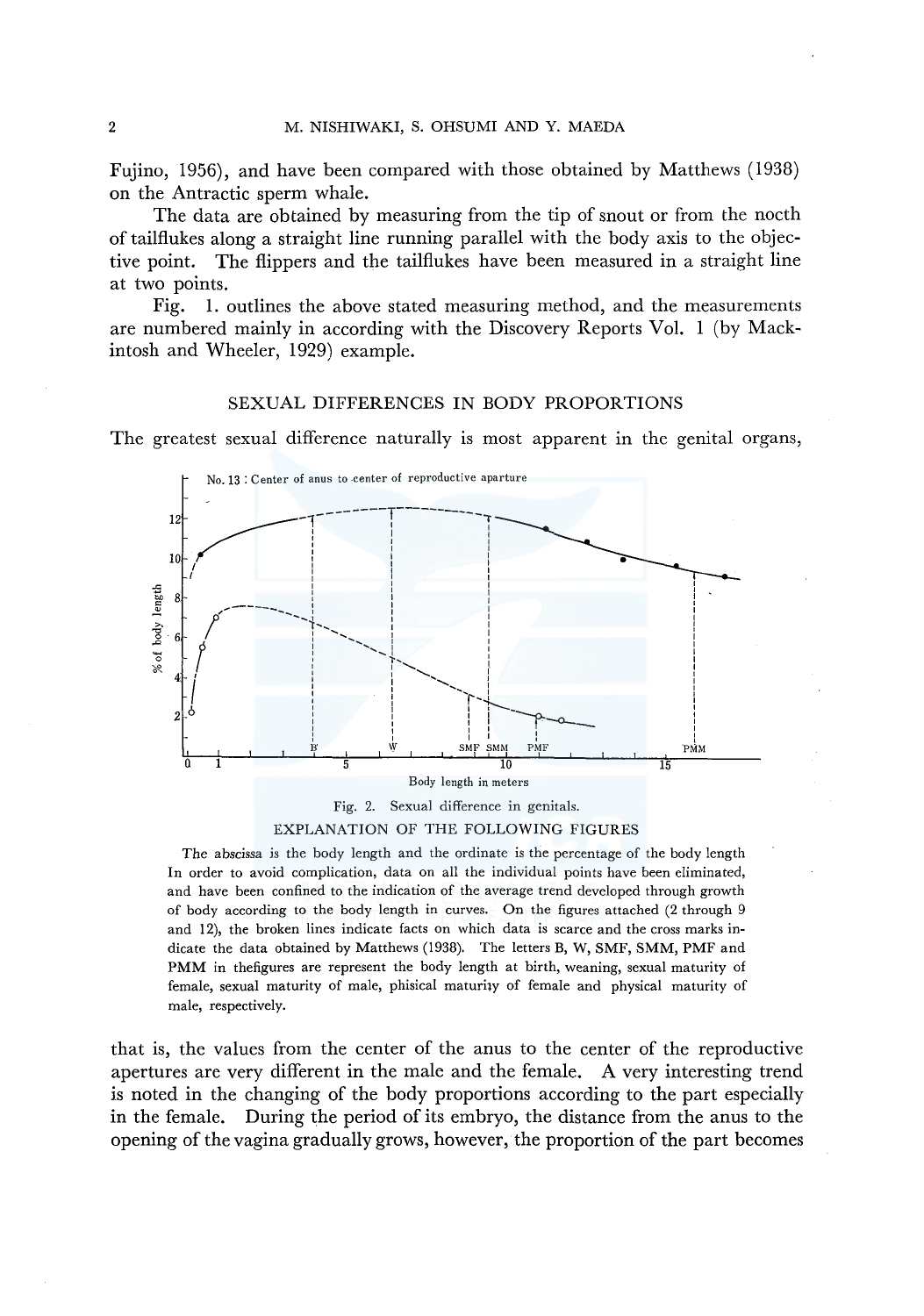gradually smaller from the later stage of its foetal life. In the male, the distance from the anus to the exposure hole of the penis keeps on gradually growing proportionally even after birth till it reaches sexual maturity, after which its growth declines. It is therefore considered that the above distance becomes stable even though the body length keeps on growing.



The difference between male and female can also be seen in the skull. The growth of the skull is more remarkable compared with the growth of the body in the male, especially in its length and height. The length of the severed head shows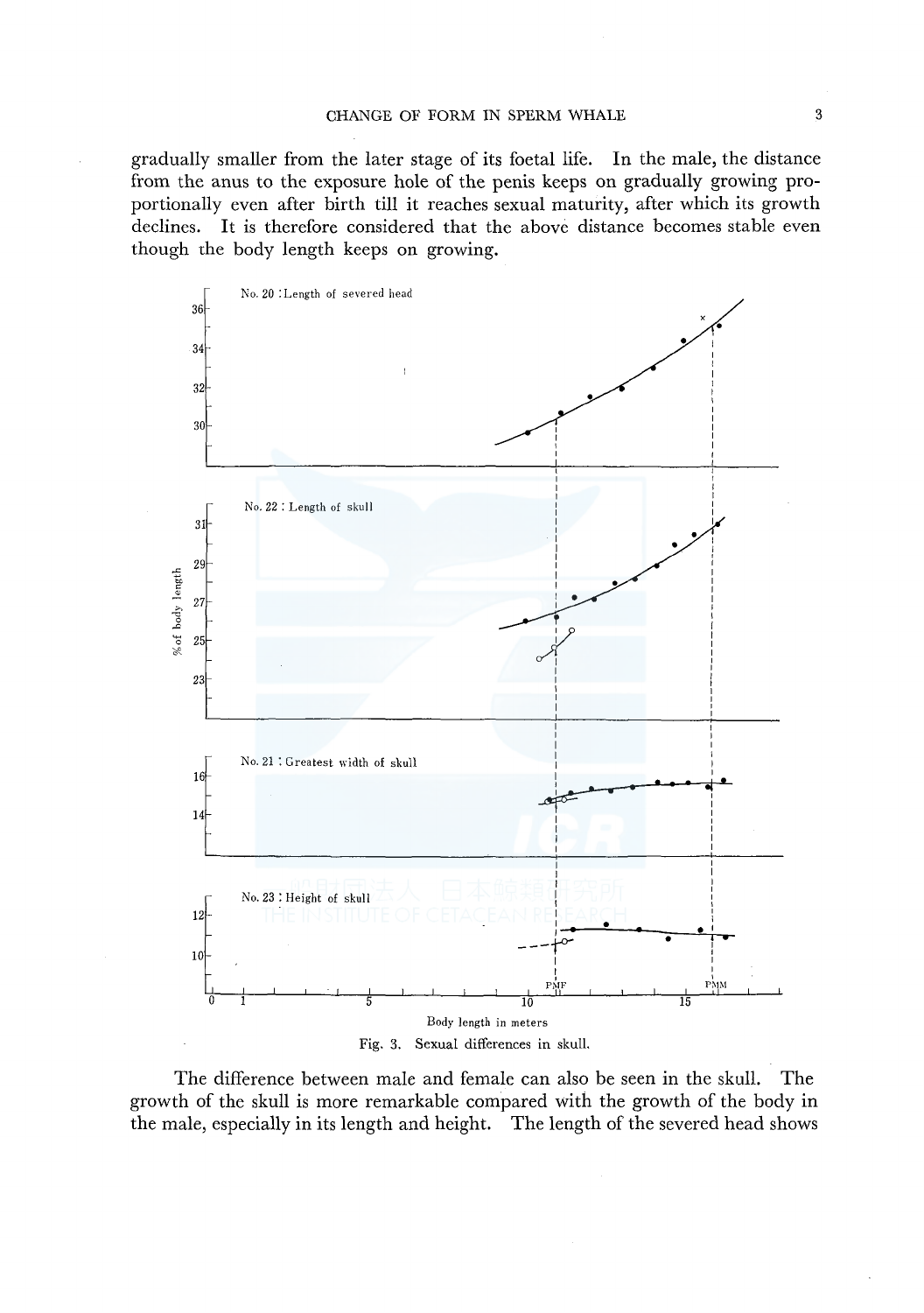

Fig. 4. Growth of forepart of body (1)

 $\frac{2}{3}$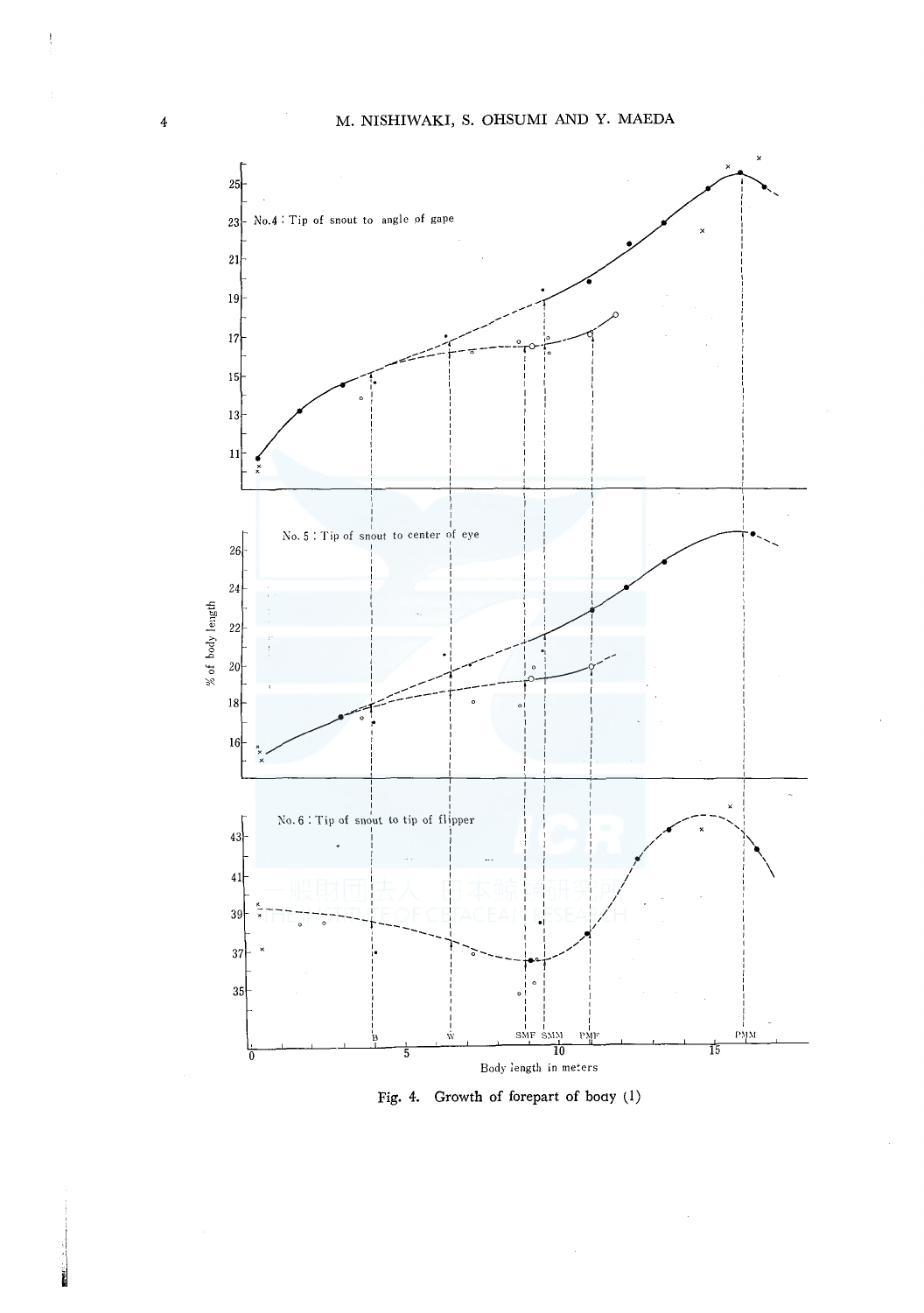growth exceeding the length of the skull at the time of growth. In the male especially, the growth of the distance from the tip of snout to the angle of gape or to the center of eye is greater than that of the skull length, and this means that the soft tissue part in fromt of the skull grows more than the hard tissue. The consequent argument is that the melon in front of the skull, which not only plays a very important part in the fighting operation of the male to vercome the female but some undefined physical purpose enabling it to dive into the depths, grows at higher ratio than the skull, especially in the male.



The sudden drop in the curves shown in most of the figures do not indicate that the distance between the parts of the body under discussion has become shorter but that this part of the curve is not too reliable due to the fact that data represented here is based on body length and not on age.

## GROWTH OF FOREPART OF BODY

The features of the skull are explained in the following paragraph, therefore the other parts of the forepart of the body will be discussed here. As no sexual differences can be observed in these parts, the following changes according to growth are applicable to both male and female.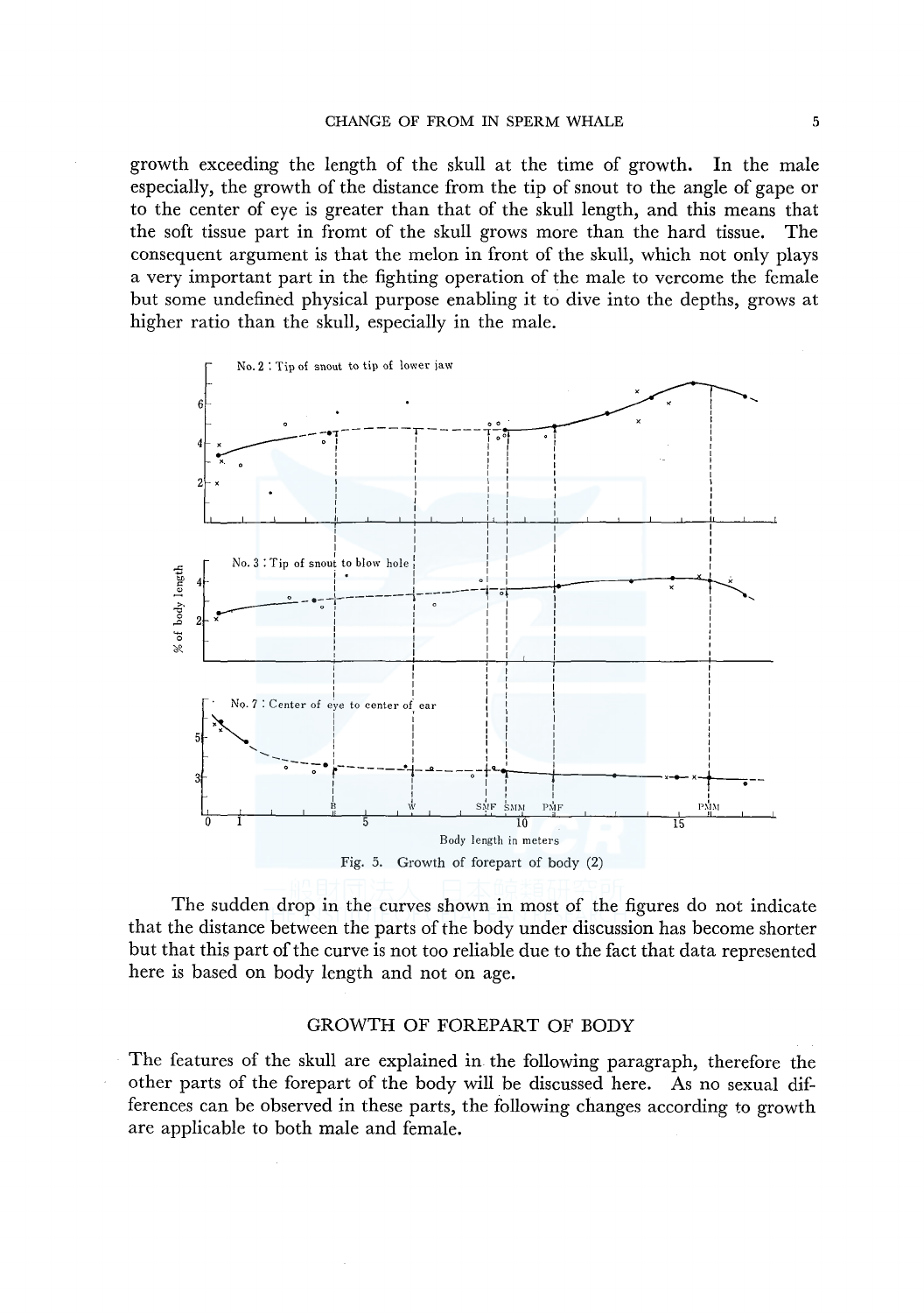1. Tip of snout to tip of lower jaw.

Whether the measurements are taken with the lower jaw open or closed, technical errors are in suitable, therefore the actual measurement indicates the distance from the tip of snout to the fore end of the socket into which the lower jaw fits. This part of the head slowly but gradually changes with growth, and the growth of the part becomes proportionate with the growth of the body after sexual maturity is reached (mainly in the male).

2. Tip of snout to blow hole.

Measurements naturally change according to the stage of growth, but as it is well known, the blowhale of the sperm whale opens at a point very close to the tip of the snout, and changes in this particular case are of very little value. As also explained in the foregoing paragraphs, these changes are mainly due to characteristics ensuing from growth of the soft tissue in the forehead.

3. Tip of snout to tip of flipper.

These measurements were taken in accordance with the method employed by Mackintosh and Wheeler ( 1929). In spite of the fact that this part is considered very important in examining the middle of the body, measurements of this particular area contains considerable errors because the position of the tip of the flipper varies according to the freshness of the carcass as well as the position of the body itself, etc. These measurements therefore are not to reliable.

4. Center of eye to center of ear hole.

This is one of the parts which can be very easily measured. In the earlier stage of the foetal life, the distance between the two points is rather apart, but from the later stage of it this distance becomes very stable and proportionate with the growth of the body length.

### GROWTH OF REARPART OF BODY

1. Notch of flukes to anus.

Compared with those of other land mammals, this part of the whale body is very large, and grows at the same ratio as the growth of the body length till it reaches at sexual maturity, however, after this stage is passed, the curve rapidly goes down. As it is well known, ossification advances from both ends of the vertebral column, till physical maturity is reached, but in the Cetacea, the ossification from the rear end advances at heigher speed than from the fore end, so that it may seem that ossification is completed entirely from the rear part of the body. The curve in the figure therefore shows that ossification which commences slightly after sexual maturity is reached advances smoothly.

2. Notch of flukes to posterior emargination of dorsal fin and to umbilicus.

The doral fin of the sperm whale is not conspicuous, moreover, it is accompa-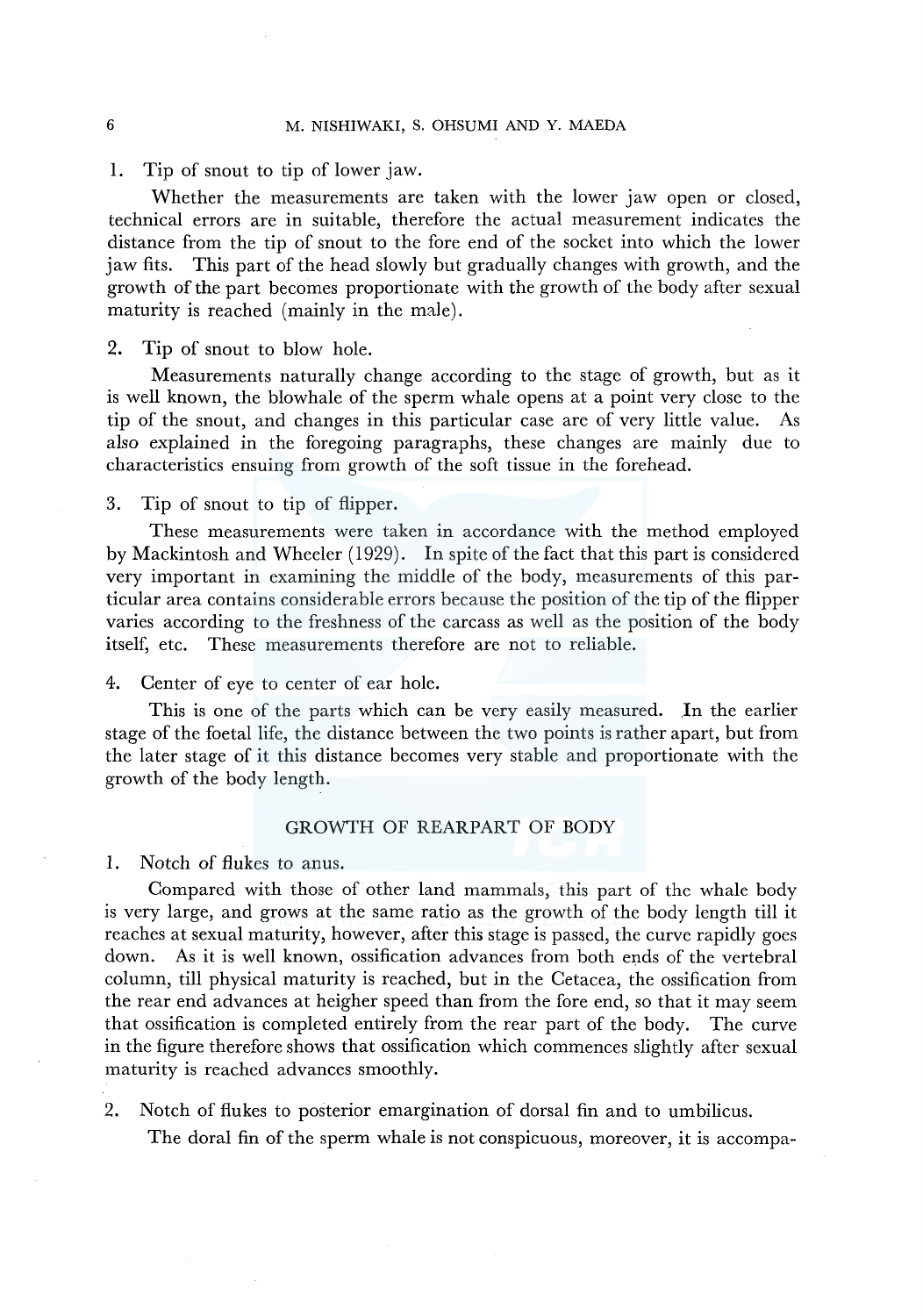nied with dorsal humps, so taking measurements is made relatively difficult. The curve of this measurement, however, is comparatively smooth. The curve from the notch of flukes to umbilicus shows a fairly different from the two curves on the abovementioned. In the foetal stage the development of this part is very rapid,



Fig. 6. Growth of rearpart of body.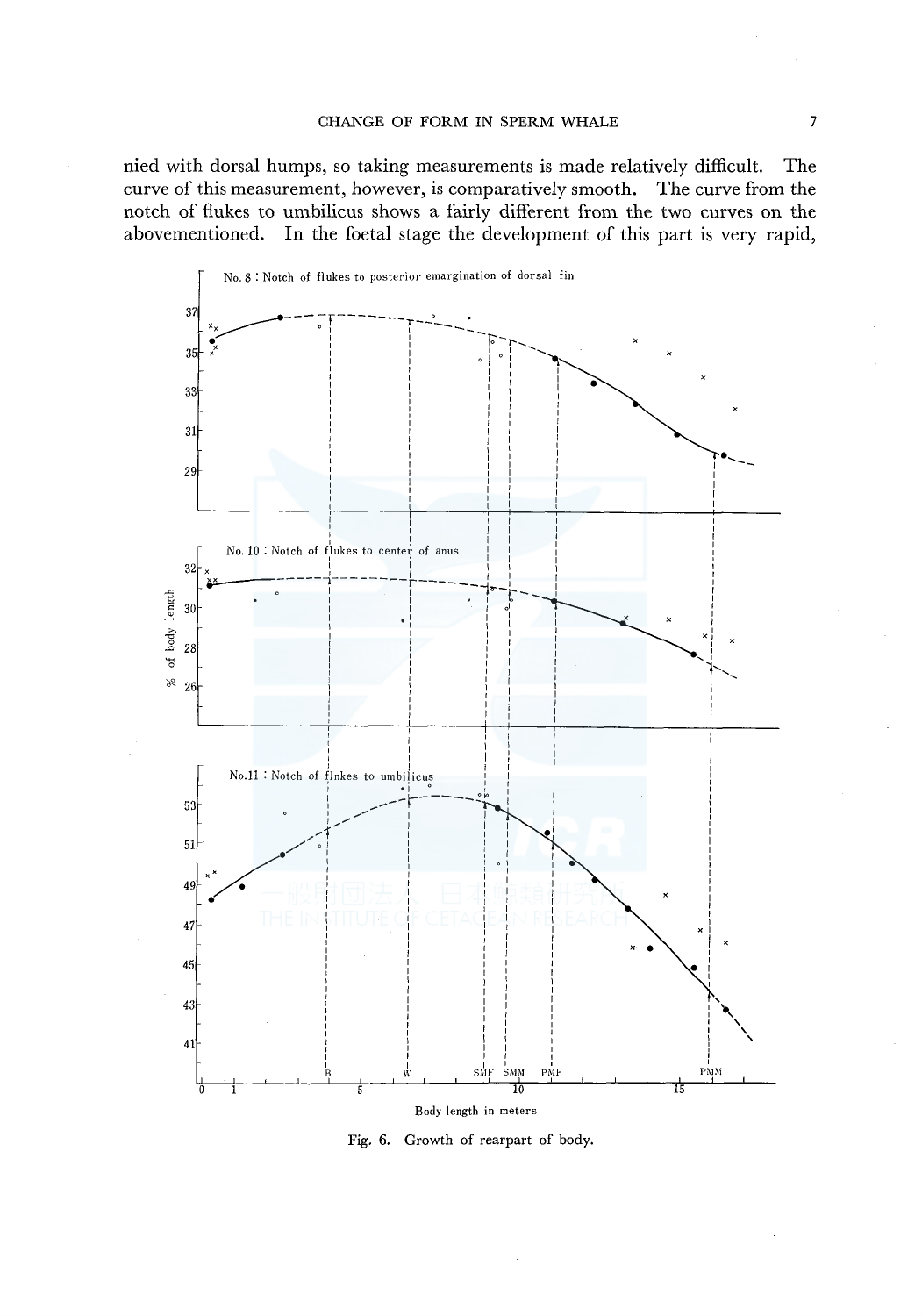and this growth continues till the stage slightly before sexual maturity. This is caused by the rapid development of the internal organs. This development stops at the stage of the sexual maturity, thereafter the curve goes drown at the same



Fig. 8. Change of form of flipper.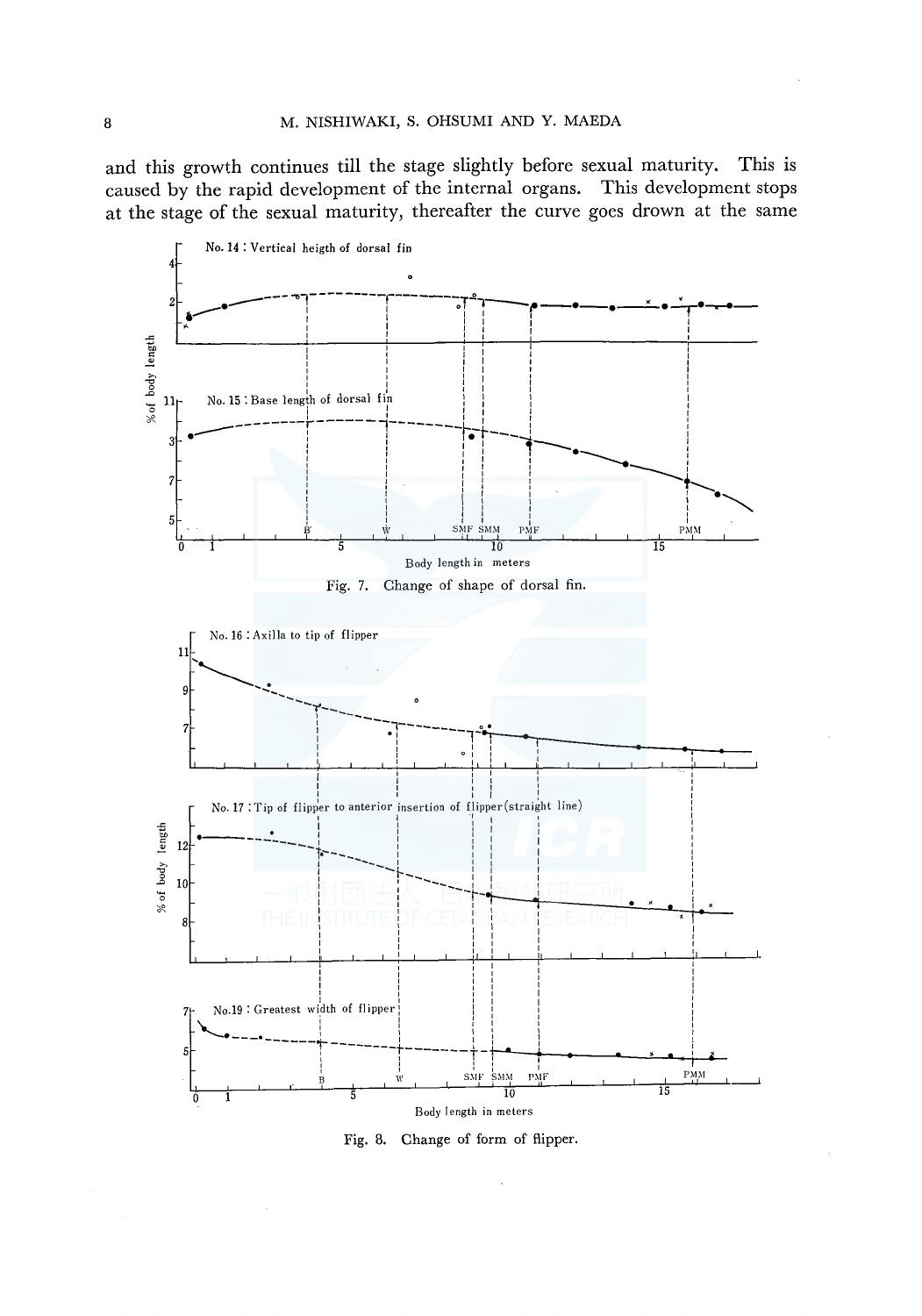rate as the abovementioned curves (from notch of flukes to anus as well as to anterior emargination of dorsal fin). It is understood that this declining tendency of the curves is due to the ossification of the vertebral column.

At the end of these curves, there are " $X$ " marks which clearly disjoins the curves. These phenomena are only observed in the rear part of the body. It is considered from this fact that the tail part of the North Pacific sperm whale is shorter than that of the Antarctic sperm whale. Ivanova (1955) already described this fact.

3. Change of shape of dorsal fin.

The measurements of the dorsal fin had been shown in the figures, although the dorsal fin of sperm whale is very difficult to measure, and the curves are well proportionate with the growth of the body length. The basal length of the dorsal fin is naturally affected and regulated by the ossification of the vertebrae that is situated just under the dorsal fin.

4. Change of form of flipper.

With regard to the shape of the flipper, the distance from the tip to the anterior end oflower border, from the tip to the axilla and the greatest width were measured. The proportions of these lengths follow a fitted ratio in the earlier stage of the foetal life, but this ratio gradually drops in the later stage of it. This trend continues in the later stage of the foetal life till the animal reaches to the high age. From this fact it is considered that the flippers have never played an important role in the swimming life of the sperm whale. Furthermore the paleontological consideration in the long life history of the sperm whale, the foreleg was used in their land life and became atorophied gradually in the swimming life of the sea. The shape of the flipper became smaller and smaller, and the function of the foreleg also changed. This is a very interesting fact in the sperm whale, but is not common in all the species of whales. Though it must be recognized that there is some great difference between the change of the foreleg and the atorophy of the hind leg which does not appear on the outer surface of the body, this is considered as a new phylogenetical opinion.

5. Development of tail flukes.

The measurement of the tail flukes have been taken from the distance between the notch of flukes to the tip, the distance from tip to tip and the length of flukes at insertion.

The tail flukes are first formed at the stage of 3-5 cm body length. The edges of the early flukes rapidly develop to the natural shape. This however is folded in the ventral side of the body until the time of parturition. So it is fairly difficult to obtain accurate results when measuring from tip to tip of flukes in the foetal stage.

In the figure, the ratio of the length of the tail flukes at the insertion is larger in the earlier stage of the foetal life, and this is due to the sudden development.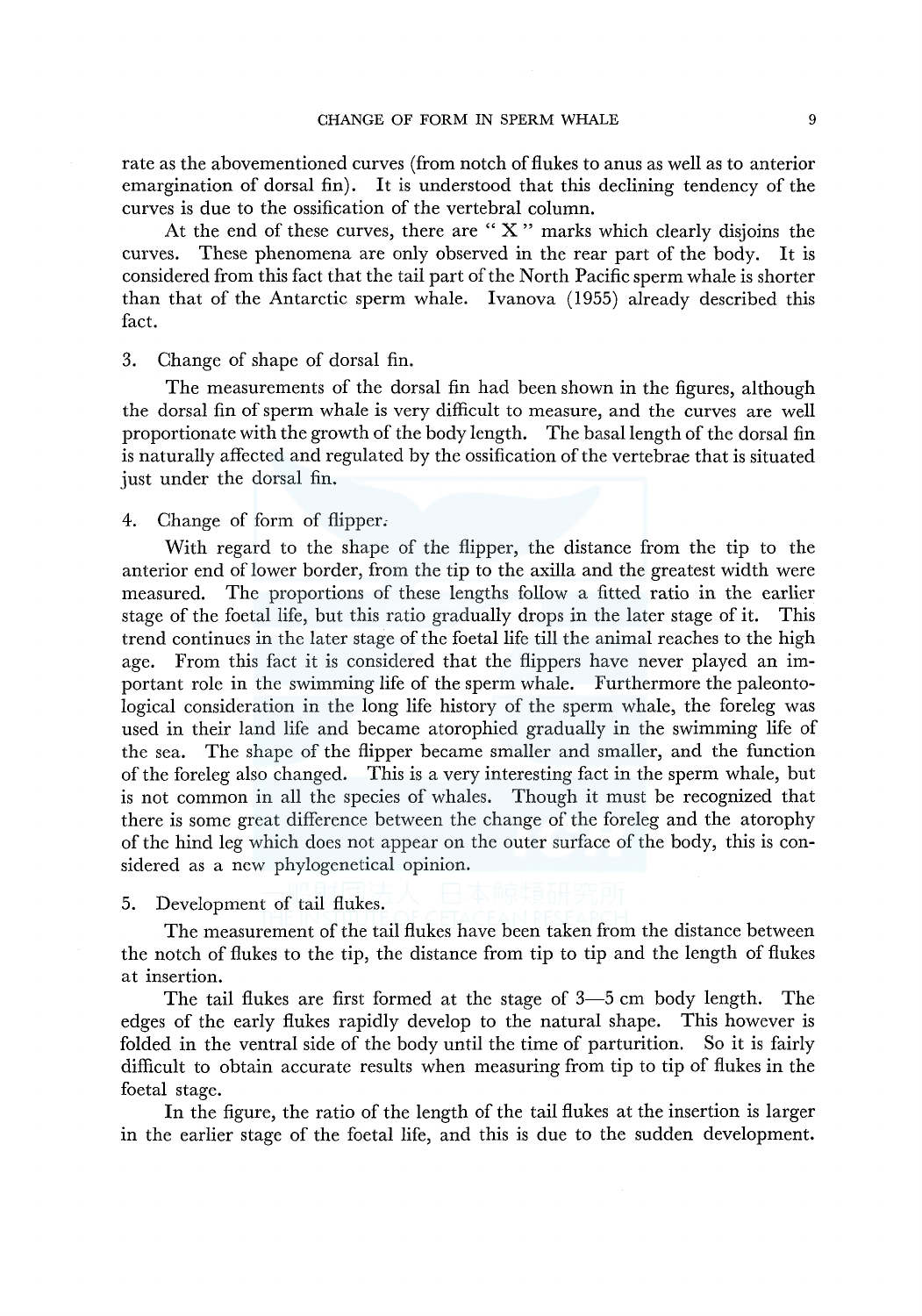#### M. NISHIWAKI, S. OHSUMI AND Y. MAEDA

When the later stage of the foetal life is reached the curve gradually becomes more stable, and the spread of the tail flukes gradually keeps on developing till sexual maturity is reached. This is the stage when the ratio of the spread is largest in the proportion, twice the distance from the notch of flukes to the tip. The ratio of the length of the side of the flukes remains stable while that of the spread becomes shorter, this means that the position of the tip of flukes has moved slightly forward. The figure 11 illustrates tail flukes in their natural shape with equal distance from tip to notch.



## RELATION BETWEEN BODY LENGTH AND AGE

It is natural that the body length increases according to age, and the body length of an individual whale is largest at the stage of attainment of physical maturity through sexual maturity. It however is considered recently that the body length decreases very slowly in the older stage. This is shown in Fig. 12 as the relationship between body length and lamination number in the teeth which is the most reliable basis for age determination. This is a general rule of physiological phenomena in the mammals, and can be found in other kinds of mammals including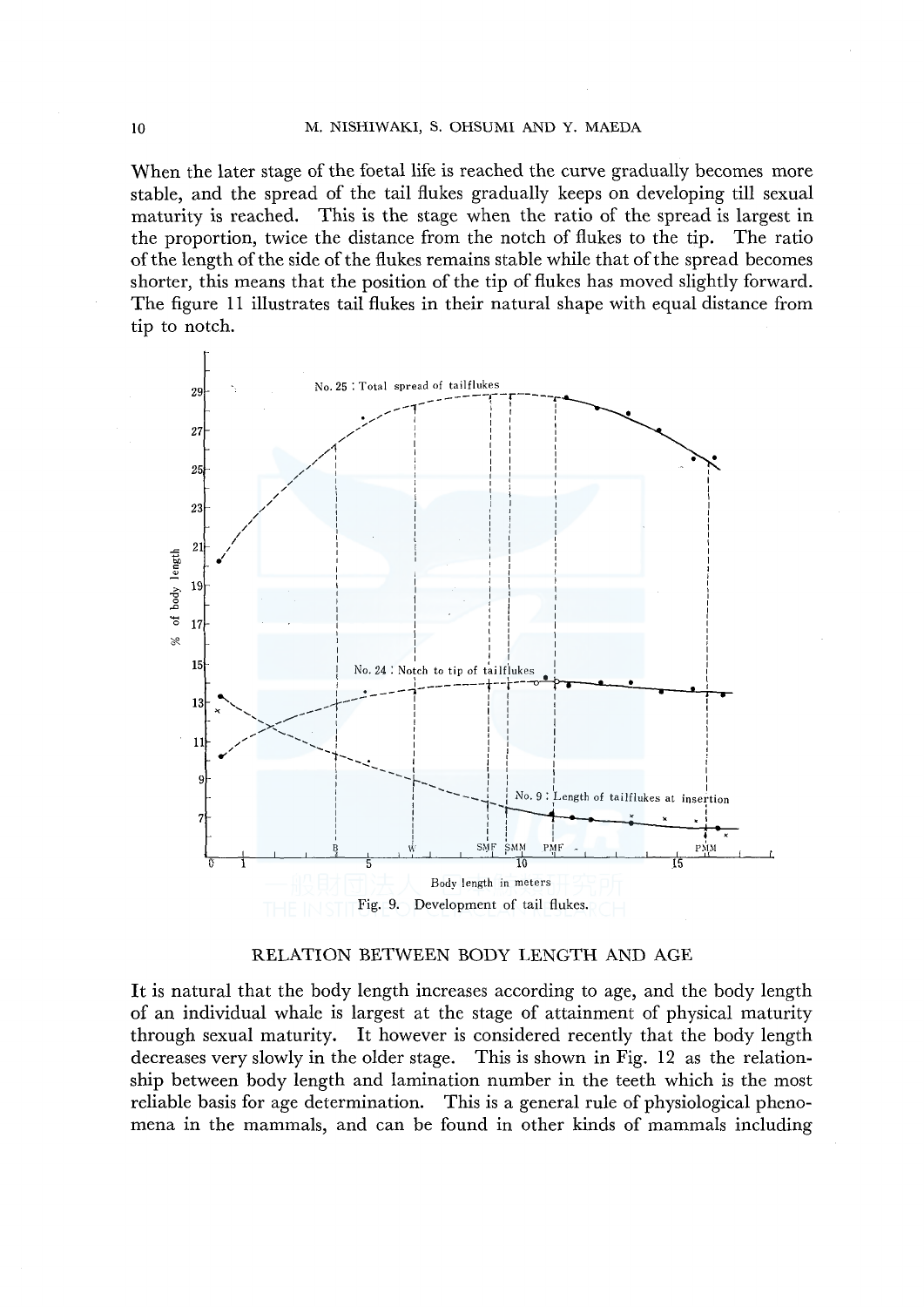

**bented tail part is streched** 

Fig. 10. Pictorial representation on change of body form in sperm whale drawn equal in length.



Fig. 11. Pictorial representation on change of tail flukes in sperm whale drawn equal in length.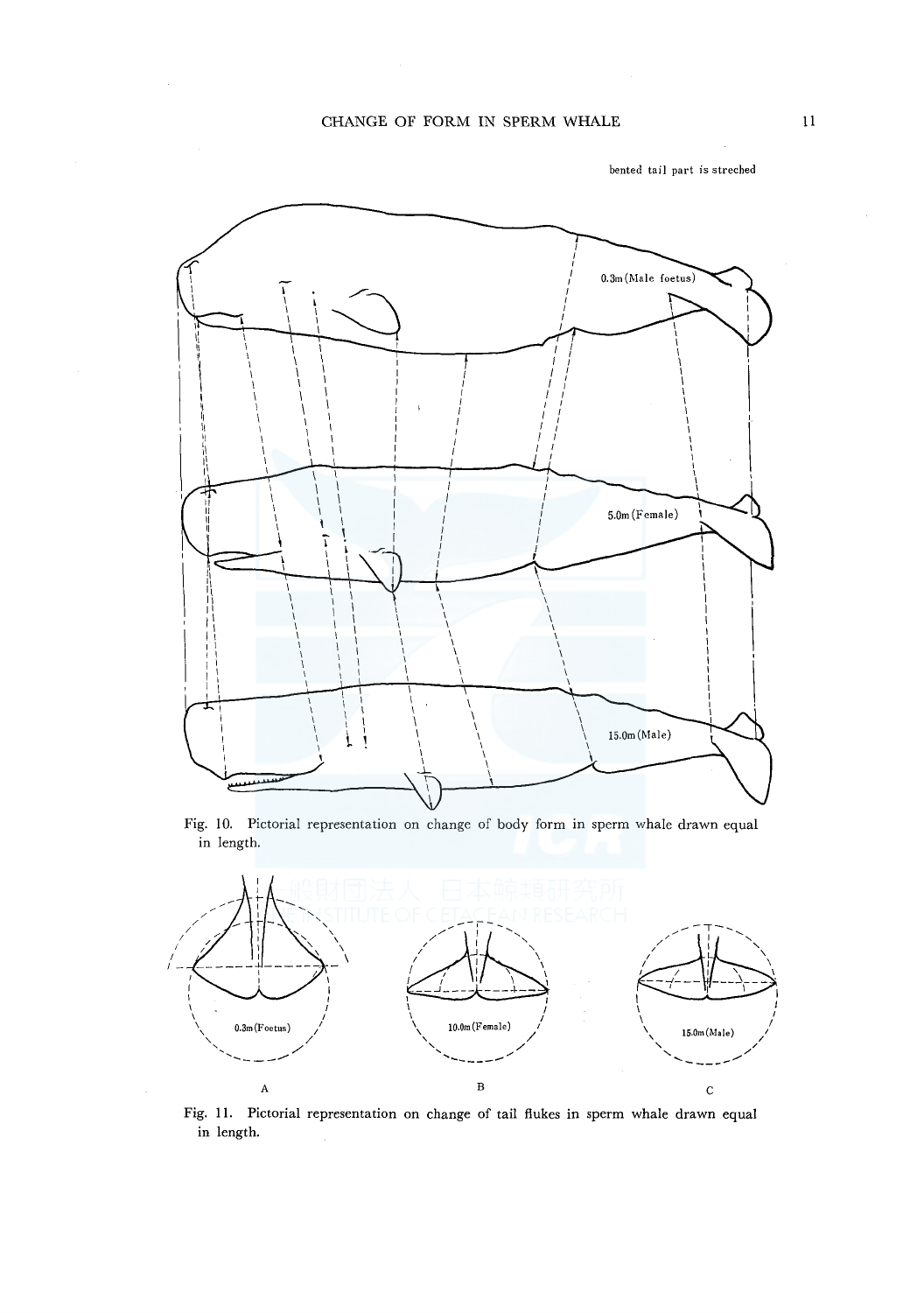mankind, which is caused through the contraction of the intervals between the vertebrae, and the bowing of the vertebral column due to age. The head or the skull which occupies a large proportion of the body length of the sperm whale,



Fig. 12. Growth of body length according to age (represented by number of growth layers in teeth).

however, does not decrease at the same rate. The foregoing facts should not be forgotten when reading the abovementioned figures.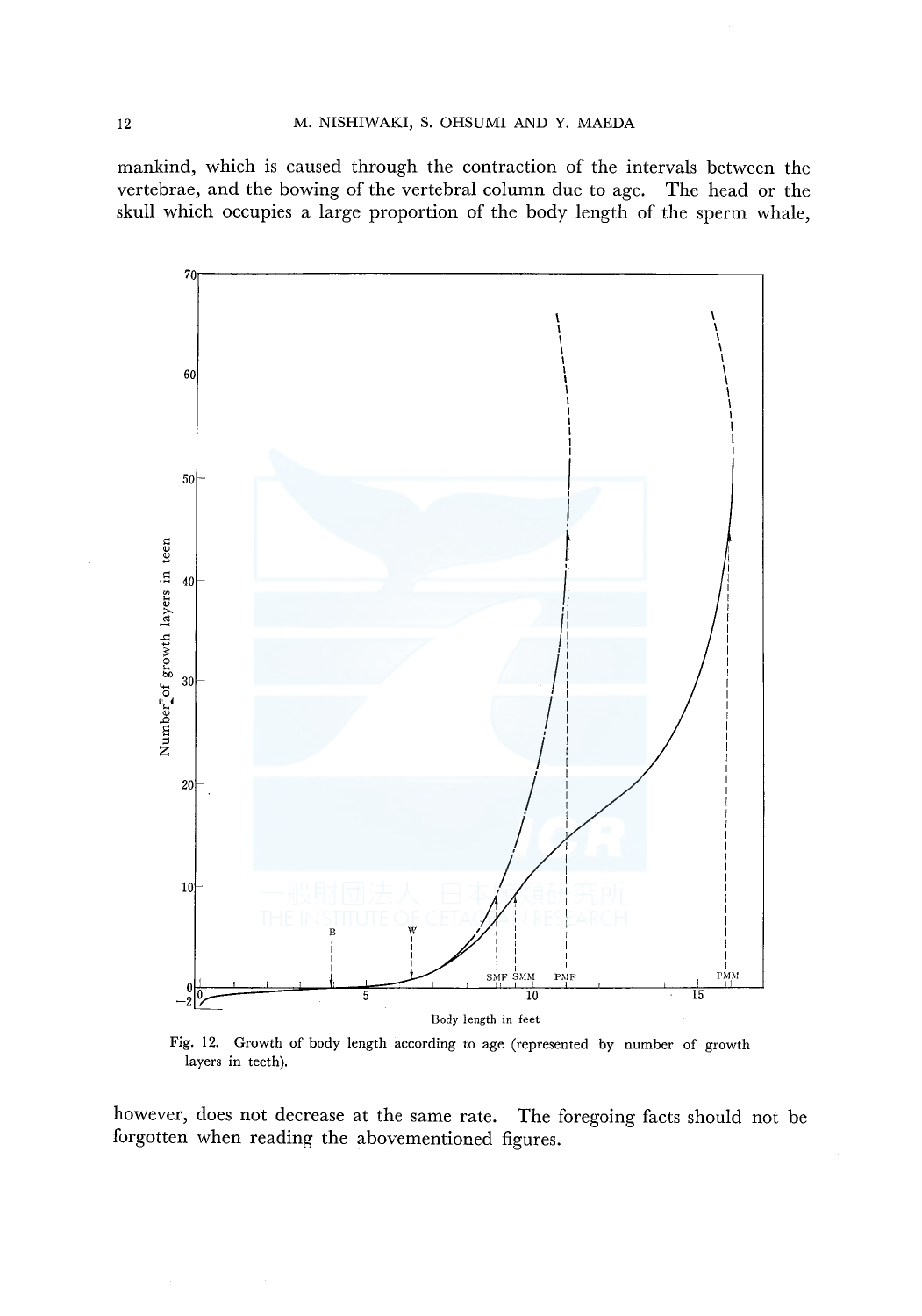## **SUMMARY**

The above mentioned discussions are summarized as follows.

1. The growth of the head is very remarkable, and it seems that it is continues after physical maturity is reached.

2. The sexual differences are naturally observed in the reproductive appertures, but it is interesting to note that it can also be observed in the development of the head part.

3. The phylogenetical data on the development of the shape of the flipper which is large in proportion in the earlier stage of the foetal life has been teken.

4. Some differences in the rear part of the body can be observed in the sperm whale from the North Pacific and the Antarctic, as for instance those from the North Pacific have shorther tail parts. Differences, if any occuring in sperm whales from the same waters, may be considered as technical errors in measurement, therefore such differehces are not suitable as data for separating them into groups.

5. The characteristics according to age were observed from body proportions, and they are comparative olderness and not showing the actual age. For more accurate data on age, it is necessary to combine the foregoing with other finding.

#### REFERENCES

CLARKE, R. (1956). Sperm whales of the Azores. *Discovery Rep. XXVIII:237-98.* 

FuzINo, K. (1956). On the body proportions of the sperm whale. *Sci. Rep. Whales Res.* II.

lvANOVA, E. I. (1955). Characteristics of the body proportions in sperm whale, *Physeter catodon* L. *Trudy Instituta Okeanologii, XVIII:* 100-122. (Translated from Russian by N.O.I., NIOT/61)

MACKINTOSH, N. A. & J. F. G. WHEELER (1929). Southern blue and fin whales. *Discovery I:* 257-540.

MATTHEWS, L. H. (1938). The sperm whale, *Physeter catodon. Discovery Rep. Vol. XVI!:* 93-168.

NISHIWAKI, M., T. HIBIYA & S. (KIMURA) OHSUMI (1958). Age study of sperm whale based on reading of tooth laminations. *Sci. Rep. Whales Res. Inst., No.* 13: 135-153.

## EXPLANATION OF THE PLATES

(The figure number in the plate is given from upper to bottom.)

#### PLATE I

- Fig. 1. A sperm whale embryo of 3.5 cm in body length, collected from a female caught in the South East off Hokkaido, Japan.
- Fig. 2. A sperm whale embryo of 4.0 cm in body length, collected from a female caught in the South East off Hokkaido, Japan·
- Fig. 3. A sperm whale embryo of 9.1 cm in body length, collected from a female caught in the South East off Hokkaido, Japan.

#### PLATE II

- Fig. I. A sperm whale embryo of 30.5 cm in body length, collected from a female caught in the East off Sanriku, Japan.
- Fig. 2. A sperm whale embryo of 19.5 cm in body length, collected from a female caught in the East off Sanriku, Japan.
- Fig. 3. A sperm whale embryo of 26.5 cm in body length, collected from a female caught in the East off Sanriku, Japan.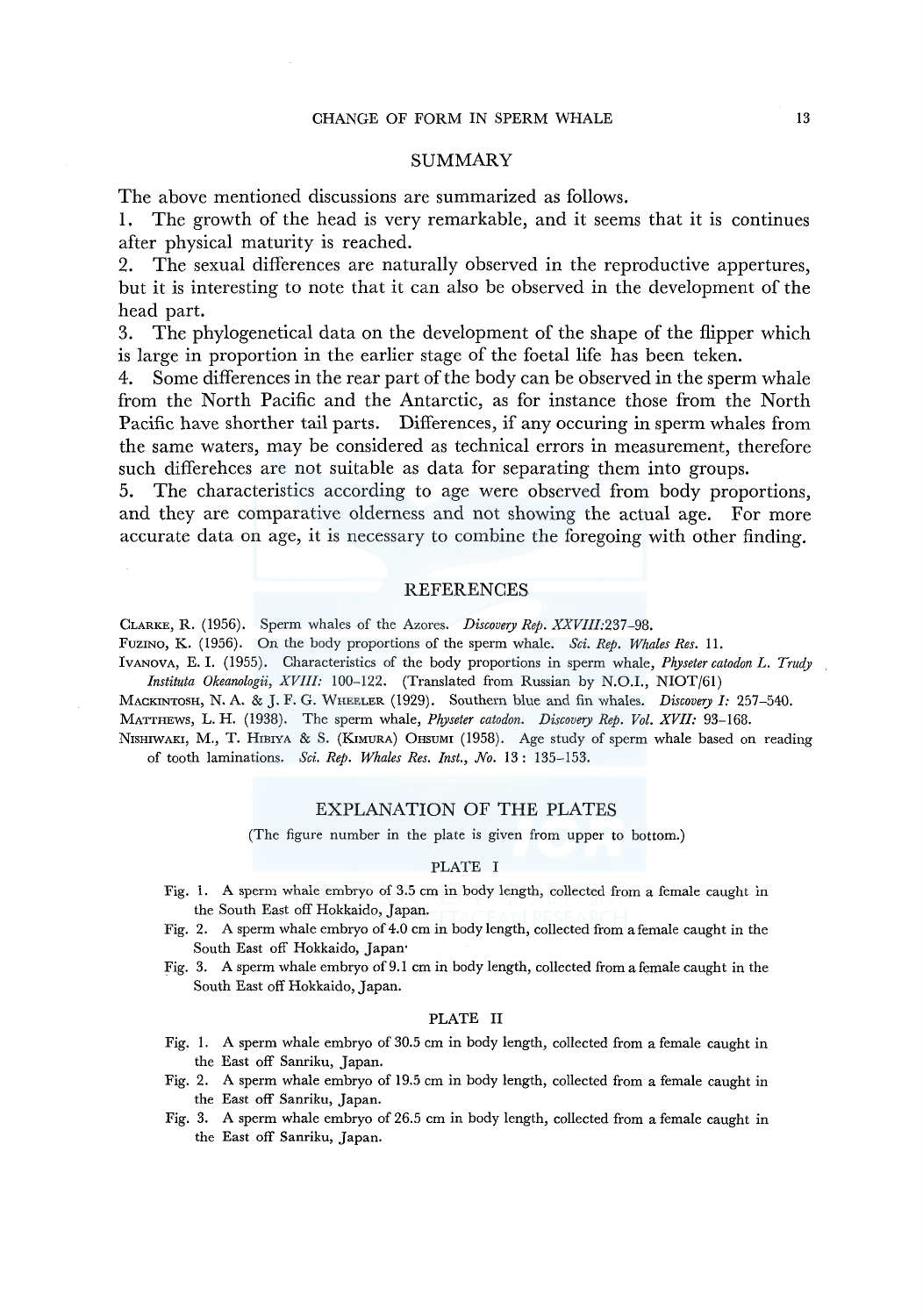## PLATE III

- Fig. 1. A sperm whale embryo of 29.5 cm in body length, collected from a female caught in the South East off Hokkaido, Japan.
- Fig. 2. A sperm whale embryo of 41.0 cm in body length, collected from a female caught in the East off Sanriku, Japan.
- Fig. 3. A young female sperm whale of about 7.5 m in body length, caught in the East off Sanriku, Japan.

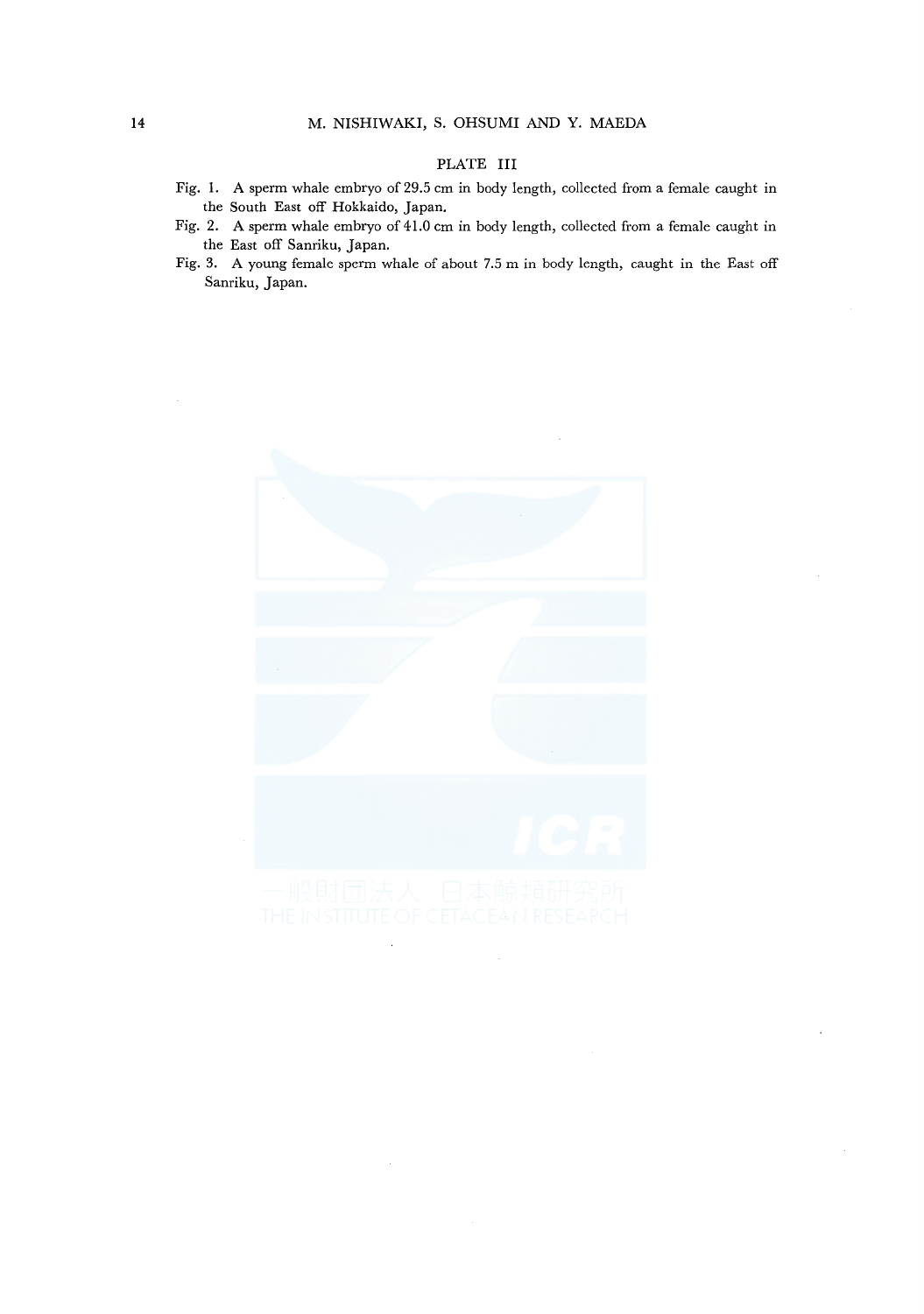## M. NISHIWAKI, S. OHSUMI AND Y. MAEDA

PLATE I



Sci. Rep. Whales. Res. Inst. No. 17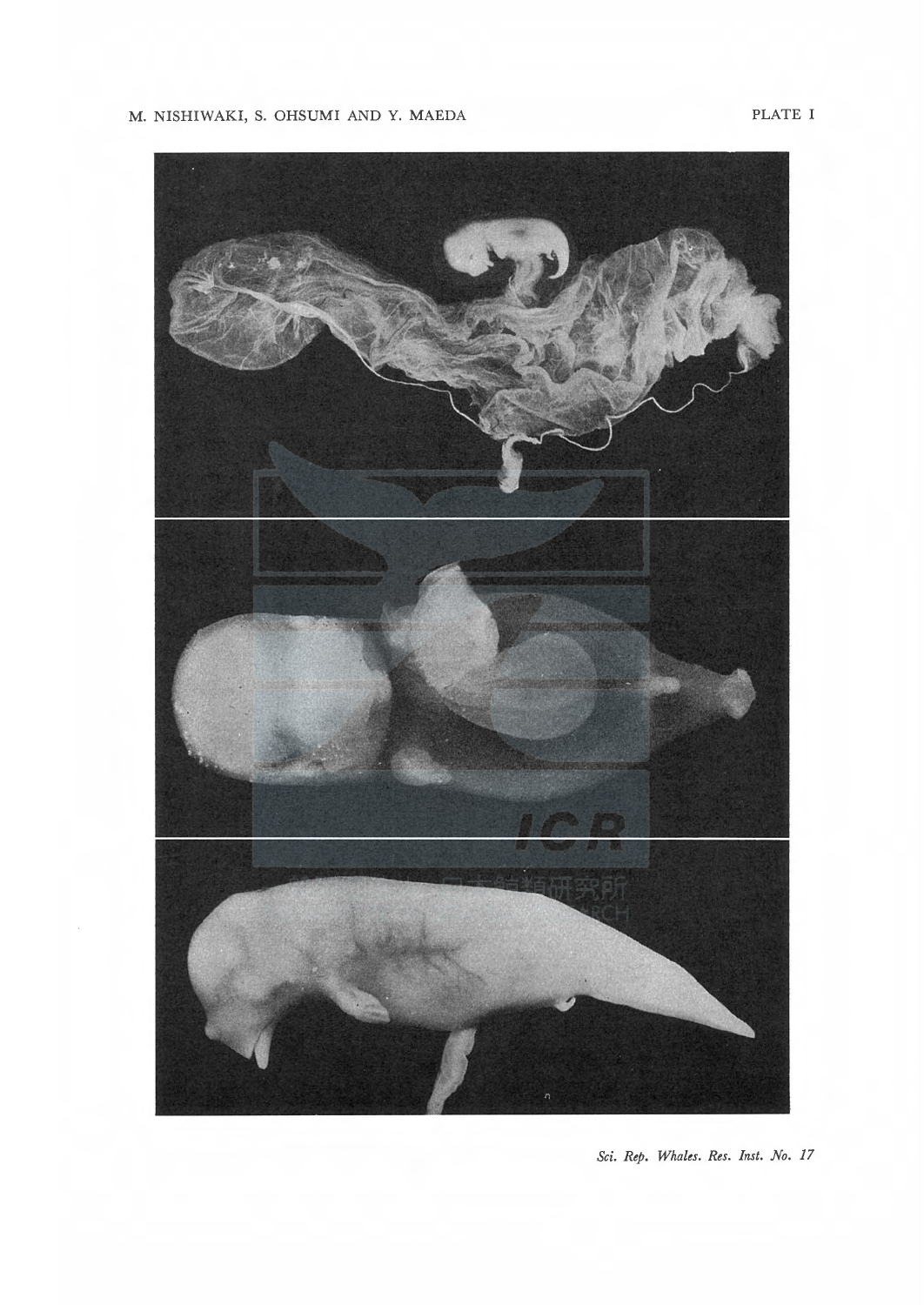# PLATE II M. NISHIWAKI, S. OHSUMI AND Y. MAEDA



Sci. Rep. Whales. Res. Inst. No. 17